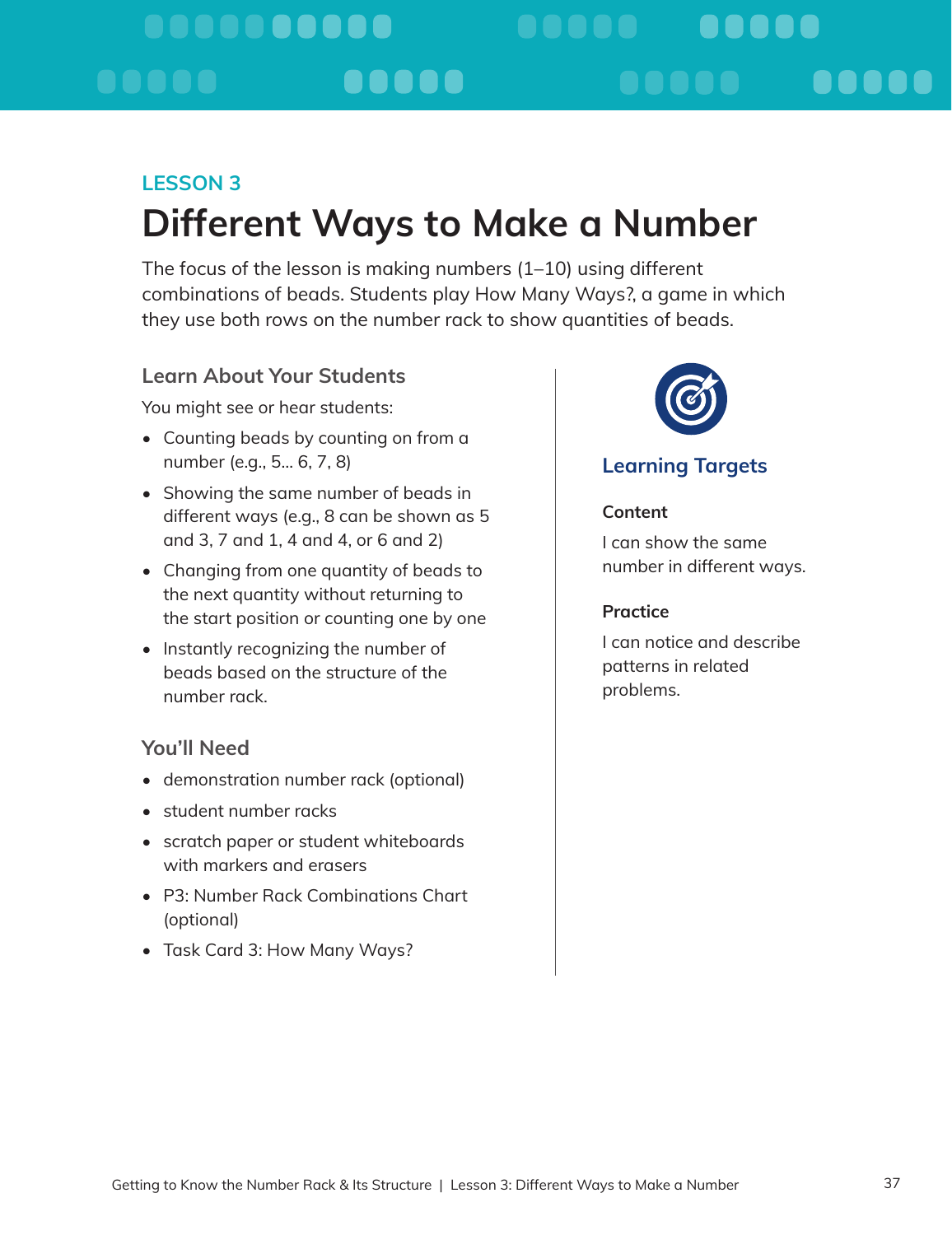### **Teach**

- **1** Explain to the students that they'll use their number racks to show different numbers. Remind them to slide their beads to the notched side for the starting position.
- **2** Ask students to show 8 using just one row.

Challenge students to show 8 with just one slide of the beads. Watch as they work and take note of a student who can demonstrate for the group in the next step.

**3** Invite a volunteer to show 8 beads with just one slide. Then call on students to share how they know there are 8 beads shown.

If no one in your group showed 8 beads with one slide in step 2, model this yourself with input from the group. For example, you might ask, "Hmm… if I slid over all of the red beads, that would be how many?" (5) "Then, 5 red beads and 1 more white bead would be …?" (6) "I know! What if I use 5 red beads and 3 white beads?" (5… 6, 7, 8)

**4** Ask students to return the beads to the start position and then show 8 using both rows. Have students share and compare their racks with a partner. Then invite at least two students to use both rows to make 8.





*Four on top plus 4 on bottom is 8. Five on top plus 3 on bottom is also 8.*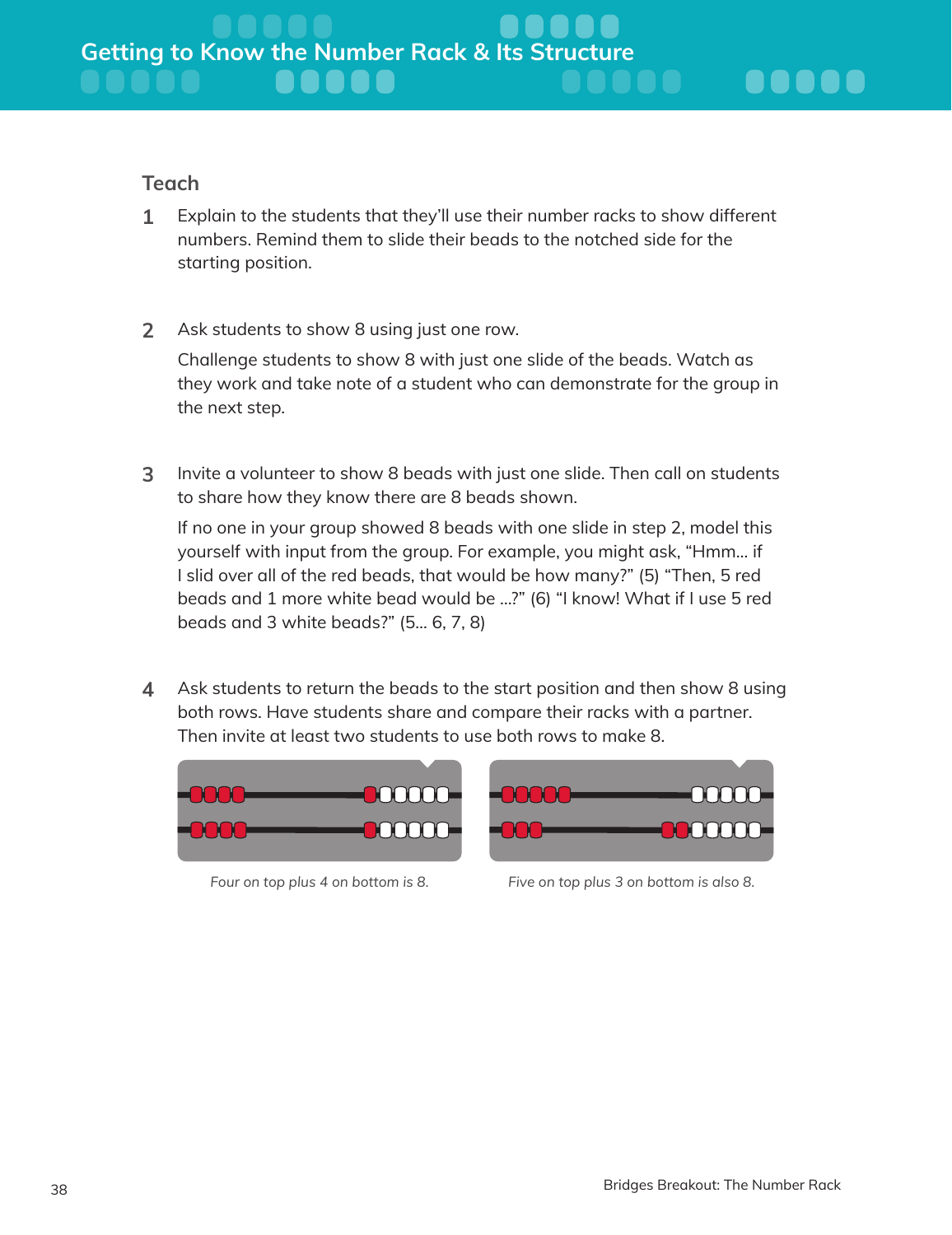# . . . . . . . . . . . **..... .....**

- **5** Repeat step 3 and 4 with the following numbers, in this order: 5, 3, 10, 2, 7, 9.
	- As students change from one number to the next, make note of those who can show new numbers by adding to or taking from the current amount, and those who return to the start position or count beads one by one. Encourage students to try to change from one number to the next without starting over, if possible.
	- Solicit at least two different ways to show each number.

## **Support**

If students are counting beads one by one, ask them to show numbers between 0 and 5. Encourage them to use as few slides as possible. Return to one row of beads if needed.

## **Support**

If students need support showing a number with two rows, ask them to begin by showing a number with only the top row. From there, they can find a way to show the number using both rows.



*I* can show 9 on one row. If I slide the 4 white beads back. I *can replace them with 4 red beads on the bottom.*

## **Challenge**

If students are showing quantities to 10 efficiently and with ease, ask them to show numbers between 10 and 20.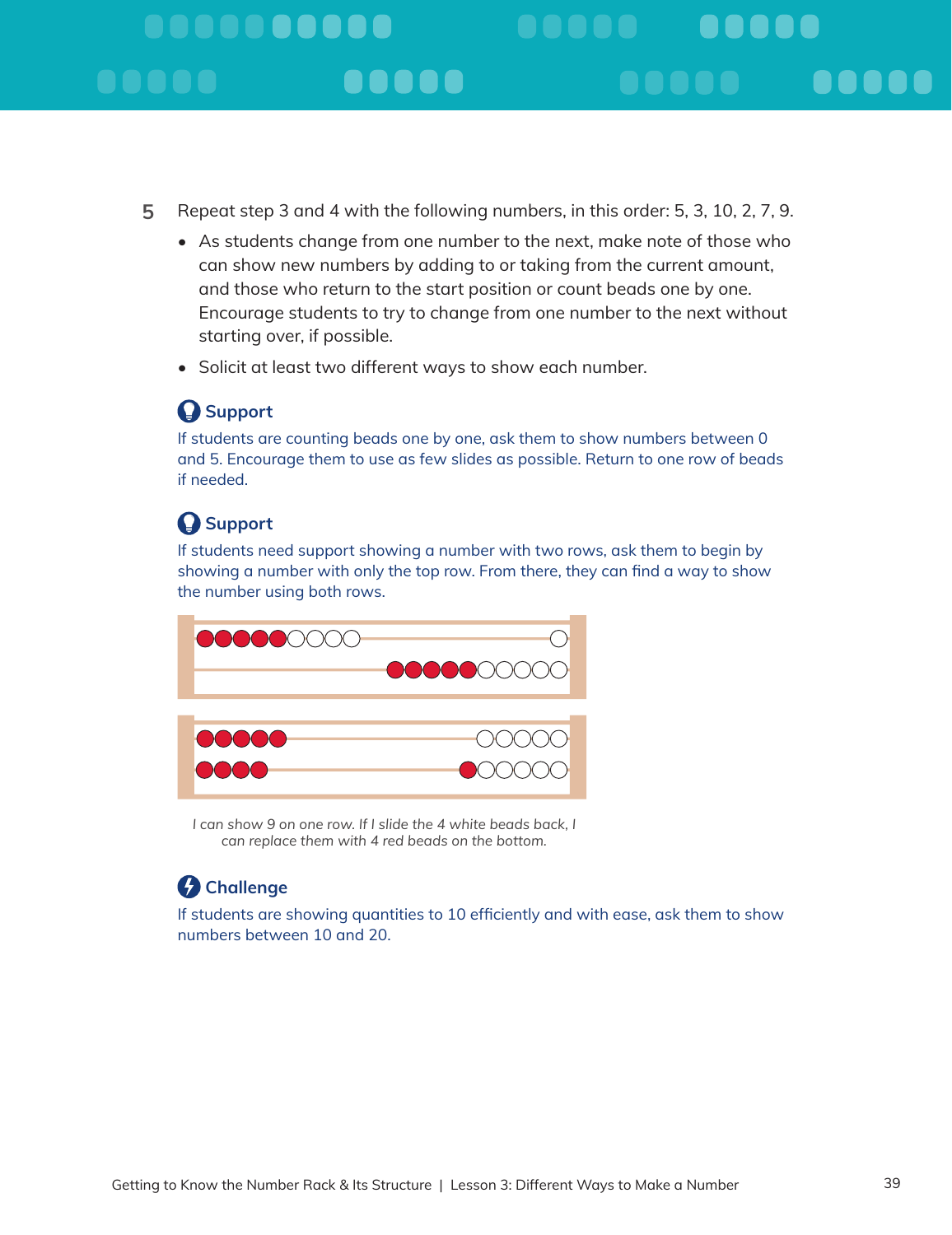**6** Invite students to work alone or with a partner to find as many ways as they can to show 6 with two rows. Model how to create a table and fill in the first row. Students can record their own tables on scratch paper or student whiteboards to keep track of their work.

| bottom<br>$3\vert 2$<br>total<br> b <br>6<br>Ь | top | 3 <sup>1</sup> | 4 | 2 |  |
|------------------------------------------------|-----|----------------|---|---|--|
|                                                |     |                |   |   |  |
|                                                |     |                |   |   |  |

## *C* Challenge

Invite students to verbalize an equation to represent each combination of beads. Model how to record the equations.



### **APP TIP**

Students can use the Pen tool to show how they built each number. For more on the annotation tools in the Number Rack app, refer to page 152.

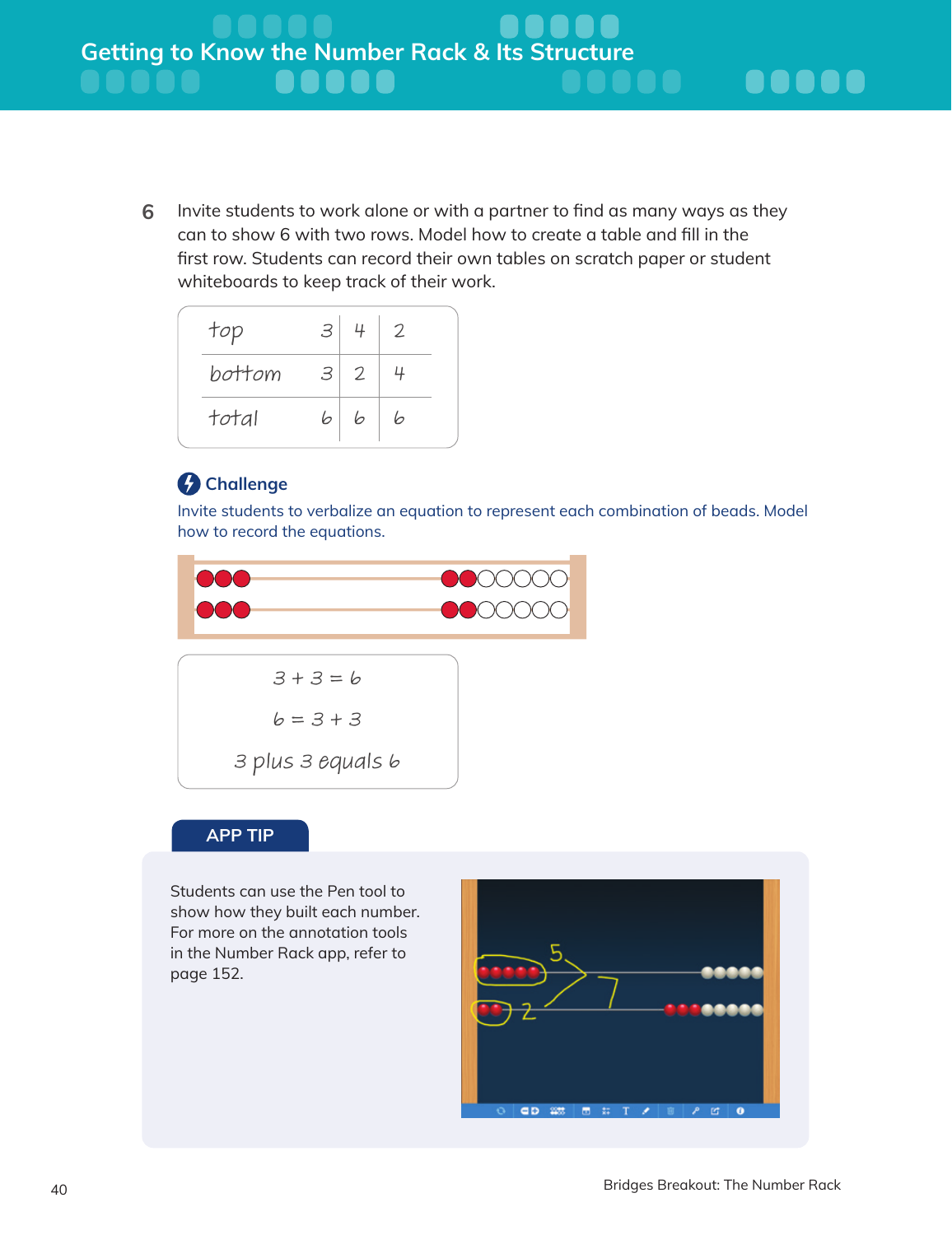#### **..........** . . . . . **..... .....** e e e e e a a a a a

**7** Pause at some point and invite students to suggest a structure for organizing the chart to make sure you are recording all of the possibilities. Begin the new chart and use it to record all combinations that make 6. Because students were asked to use both rows, you are unlikely to record 6 and 0 as combinations: but if students suggest that combination, include it in the chart.

| top      |   | $\overline{2}$ | $\mid$ 3                    | 4 | 5 |  |
|----------|---|----------------|-----------------------------|---|---|--|
| bottom 5 |   | - 4            | $\mathcal{S}_{\mathcal{S}}$ | 2 |   |  |
| total    | 6 | 6              | 6                           | Ь | 6 |  |
|          |   |                |                             |   |   |  |

- **8** When the chart is complete, ask students to talk first in pairs and then as a group about what they notice. Ask:
	- Did you find any patterns in the chart? (There are matches, like 1 and 5 and 5 and 1; Every time you add a bead on top, you take 1 away from the bottom to keep the total 6.)
	- Did we find all of the ways to make 6? How do you know?
	- Can you predict the number of ways to make a sum for any number?
- **9** After students have explored making combinations for different numbers with the How Many Ways? Task Card, consider revisiting some of the questions from step 8 during another session or with specific students as appropriate.